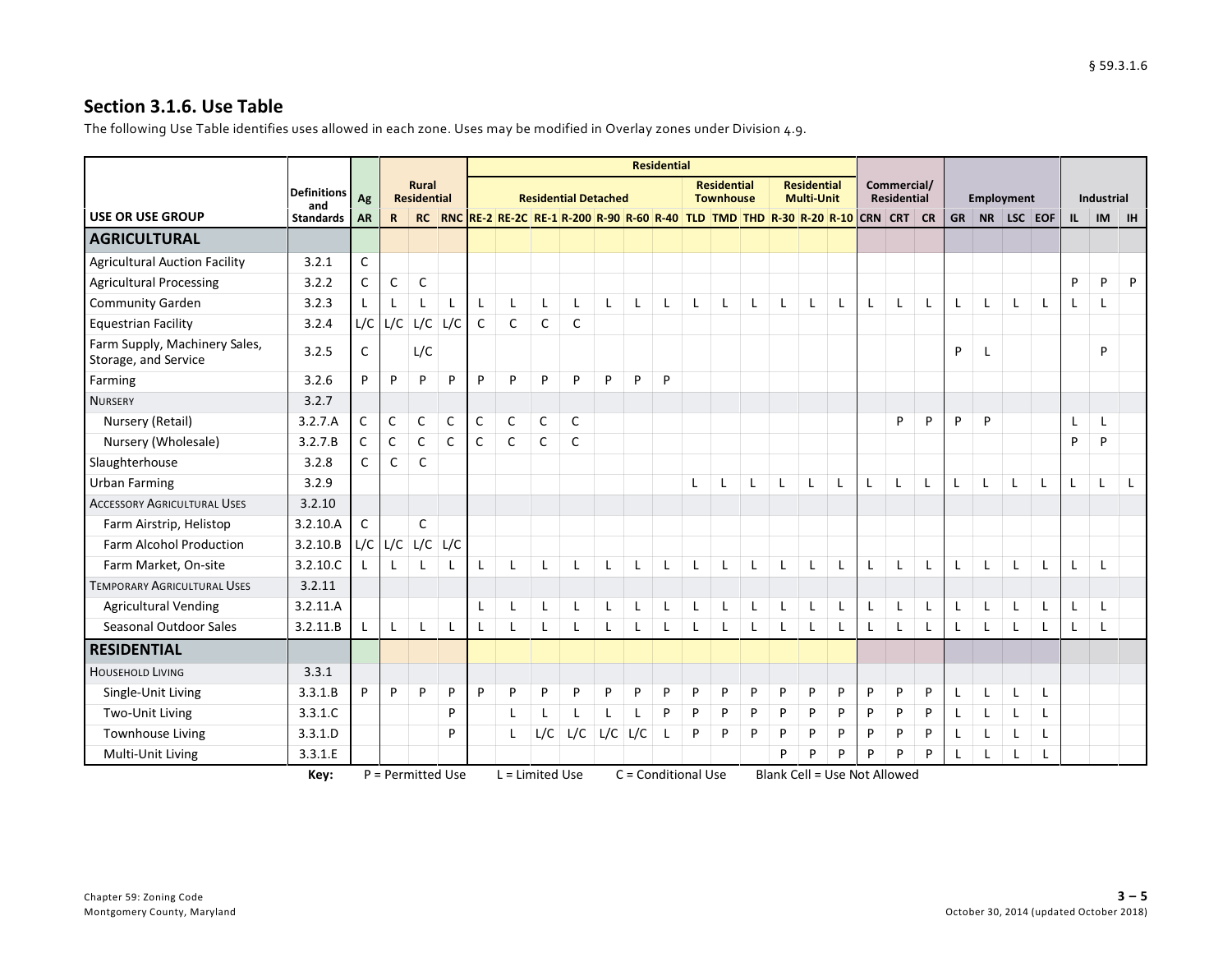|                                                                      |                         |              |              |                             |              |              |                                                                                                                        |              |                             |              |              | <b>Residential</b>  |              |                                        |              |              |                                         |              |              |                                   |              |              |                   |              |              |              |            |           |
|----------------------------------------------------------------------|-------------------------|--------------|--------------|-----------------------------|--------------|--------------|------------------------------------------------------------------------------------------------------------------------|--------------|-----------------------------|--------------|--------------|---------------------|--------------|----------------------------------------|--------------|--------------|-----------------------------------------|--------------|--------------|-----------------------------------|--------------|--------------|-------------------|--------------|--------------|--------------|------------|-----------|
|                                                                      | <b>Definitions</b>      | Ag           |              | Rural<br><b>Residential</b> |              |              |                                                                                                                        |              | <b>Residential Detached</b> |              |              |                     |              | <b>Residential</b><br><b>Townhouse</b> |              |              | <b>Residential</b><br><b>Multi-Unit</b> |              |              | Commercial/<br><b>Residential</b> |              |              | <b>Employment</b> |              |              |              | Industrial |           |
| <b>USE OR USE GROUP</b>                                              | and<br><b>Standards</b> | <b>AR</b>    | $\mathbf R$  | <b>RC</b>                   |              |              | RNC <mark>  RE-2   RE-2C   RE-1   R-200   R-90   R-60   R-40   TLD   TMD   THD   R-30   R-20   R-10  </mark> CRN   CRT |              |                             |              |              |                     |              |                                        |              |              |                                         |              |              |                                   | <b>CR</b>    | <b>GR</b>    | <b>NR</b>         |              | $LSC$ EOF    | $\mathbf{L}$ | <b>IM</b>  | <b>IH</b> |
| <b>GROUP LIVING</b>                                                  | 3.3.2                   |              |              |                             |              |              |                                                                                                                        |              |                             |              |              |                     |              |                                        |              |              |                                         |              |              |                                   |              |              |                   |              |              |              |            |           |
| Dormitory                                                            | 3.3.2.B                 |              |              |                             |              |              |                                                                                                                        |              |                             |              |              |                     |              |                                        |              |              |                                         |              |              |                                   |              |              |                   | P            |              |              |            |           |
| Independent Living Facility                                          |                         |              |              |                             |              |              |                                                                                                                        |              |                             |              |              |                     |              |                                        |              |              |                                         |              |              |                                   |              |              |                   |              |              |              |            |           |
| for Seniors or Persons with<br><b>Disabilities</b>                   | 3.3.2.C                 |              | C            | C                           | C            | C            | $\mathsf{C}$                                                                                                           | $\mathsf{C}$ | $\mathsf{C}$                | $\mathsf{C}$ | $\mathsf{C}$ | $\mathsf{C}$        | C            | $\mathsf{C}$                           | $\mathsf{C}$ | L            | $\mathsf{L}$                            | $\mathsf{L}$ | L            | L                                 | L            | L            | L                 |              |              |              |            |           |
| Personal Living Quarters (Up to<br>50 Individual Living Units)       | 3.3.2.D                 |              |              |                             |              |              |                                                                                                                        |              |                             |              |              |                     |              |                                        |              | L            | L                                       | L            | L            | Г                                 | L            | L            | L                 |              |              |              |            |           |
| <b>Personal Living Quarters</b><br>(Over 50 Individual Living Units) | 3.3.2.D                 |              |              |                             |              |              |                                                                                                                        |              |                             |              |              |                     |              |                                        |              | $\mathsf C$  | $\mathsf C$                             | $\mathsf C$  | $\mathsf C$  | $\mathsf C$                       | $\mathsf C$  | $\mathsf C$  | $\mathsf{C}$      |              |              |              |            |           |
| <b>Residential Care Facility</b><br>(Up to 8 Persons)                | 3.3.2.E                 | L            | P            | P                           | P            | P            | P                                                                                                                      | P            | P                           | P            | P            | P                   | P            | P                                      | P            | P            | P                                       | P            | P            | P                                 | P            | P            | P                 |              |              |              |            |           |
| <b>Residential Care Facility</b><br>(9 - 16 Persons)                 | 3.3.2.E                 | C            | C            | $\mathsf{C}$                | $\mathsf{C}$ | $\mathsf{C}$ | $\mathsf{C}$                                                                                                           | $\mathsf{C}$ | $\mathsf{C}$                | $\mathsf{C}$ | $\mathsf C$  | $\mathsf{C}$        | $\mathsf C$  | $\mathsf{C}$                           | $\mathsf{C}$ | P            | P                                       | P            | L            | P                                 | P            | L            | L                 |              |              |              |            |           |
| <b>Residential Care Facility</b><br>(Over 16 Persons)                | 3.3.2.E                 | C            | $\mathsf{C}$ | $\mathsf{C}$                | $\mathsf{C}$ | $\mathsf{C}$ | $\mathsf{C}$                                                                                                           | $\mathsf{C}$ | $\mathsf{C}$                | $\mathsf{C}$ | $\mathsf{C}$ | $\mathsf{C}$        | C            | $\mathsf{C}$                           | $\mathsf{C}$ | $\mathsf{C}$ | C                                       | C            | L            | L                                 | P            | L            |                   | P            | $\mathsf{C}$ |              |            |           |
| <b>ACCESSORY RESIDENTIAL USES</b>                                    | 3.3.3                   |              |              |                             |              |              |                                                                                                                        |              |                             |              |              |                     |              |                                        |              |              |                                         |              |              |                                   |              |              |                   |              |              |              |            |           |
| <b>Attached Accessory Apartment</b>                                  | 3.3.3.B                 | L            | $\mathsf{L}$ | L                           | L            | $\mathsf L$  | L                                                                                                                      | $\mathsf{L}$ | $\mathsf{L}$                | L            | L            |                     |              |                                        |              |              |                                         |              |              |                                   |              |              |                   |              |              |              |            |           |
| <b>Detached Accessory Apartment</b>                                  | 3.3.3.C                 | $\mathbf{I}$ | $\mathsf{L}$ | L                           | L            | $\mathsf L$  | $\mathsf{L}$                                                                                                           | $\mathsf{L}$ |                             |              |              |                     |              |                                        |              |              |                                         |              |              |                                   |              |              |                   |              |              |              |            |           |
| Dwelling for Caretaker/<br>Watchkeeper                               | 3.3.3.D                 |              |              |                             |              |              |                                                                                                                        |              |                             |              |              |                     |              |                                        |              |              |                                         |              |              |                                   |              |              |                   | P            |              | P            | P          | P         |
| Farm Labor Housing Unit                                              | 3.3.3.E                 | $\mathsf{L}$ | L            | L                           | L            | $\mathsf{L}$ | Г                                                                                                                      | L            | $\mathsf{L}$                |              |              |                     |              |                                        |              |              |                                         |              |              |                                   |              |              |                   |              |              |              |            |           |
| <b>Guest House</b>                                                   | 3.3.3.F                 | L            | L            | L                           | L            | L            | L                                                                                                                      | L            |                             |              |              |                     |              |                                        |              |              |                                         |              |              |                                   |              |              |                   |              |              |              |            |           |
| Home Health Practitioner (Low<br>Impact)                             | 3.3.3.G                 | L            | L            | L                           | L            | L            | L                                                                                                                      | $\mathsf{L}$ | L                           | L            | $\mathsf{L}$ | L                   | $\mathbf{I}$ | L                                      | $\mathsf{L}$ | L            | L                                       | L            | L            | L                                 | $\mathsf{L}$ | L            | L                 | L            | $\mathsf{L}$ |              |            |           |
| <b>Home Health Practitioner</b><br>(Major Impact)                    | 3.3.3.G                 | $\mathsf C$  | $\mathsf C$  | $\mathsf{C}$                | $\mathsf{C}$ | $\mathsf{C}$ | $\mathsf{C}$                                                                                                           | $\mathsf C$  | $\mathsf{C}$                | $\mathsf{C}$ | $\mathsf C$  | $\mathsf{C}$        | $\mathsf C$  | $\mathsf{C}$                           | $\mathsf{C}$ | $\mathsf C$  | $\mathsf C$                             | $\mathsf C$  | $\mathsf C$  | $\mathsf C$                       | $\mathsf{C}$ | $\mathsf C$  | $\mathsf C$       | $\mathsf C$  | $\mathsf{C}$ |              |            |           |
| Home Occupation (No Impact)                                          | 3.3.3.H                 | $\mathsf{L}$ | $\mathsf{L}$ | L                           | $\mathsf{L}$ | $\mathsf L$  | L                                                                                                                      | $\mathsf{L}$ | L                           | L            | L            | L                   | L            | L                                      | L            | Г            | L                                       | L            | L            | Г                                 | L            | $\mathsf{L}$ | $\mathsf{L}$      | L            | L            |              |            |           |
| Home Occupation (Low Impact)                                         | 3.3.3.H                 | L            | L            | L                           | L            | $\mathsf{L}$ | L                                                                                                                      | L            | $\mathsf{L}$                | L            | L            | L                   | $\mathsf{L}$ | $\mathsf{L}$                           | $\mathsf{L}$ | $\mathsf{L}$ | L                                       | L            | L            | L                                 | Г            | L            | $\mathsf{L}$      | $\mathsf{L}$ | $\mathsf{L}$ |              |            |           |
| Home Occupation (Major<br>(Impact)                                   | 3.3.3.H                 | $\mathsf{C}$ | $\mathsf{C}$ | $\mathsf{C}$                | $\mathsf{C}$ | $\mathsf{C}$ | $\mathsf{C}$                                                                                                           | $\mathsf C$  | $\mathsf{C}$                | $\mathsf{C}$ | $\mathsf{C}$ | $\mathsf{C}$        | $\mathsf{C}$ | $\mathsf{C}$                           | $\mathsf{C}$ | $\mathsf{C}$ | $\mathsf{C}$                            | $\mathsf{C}$ | $\mathsf{C}$ | $\mathsf{C}$                      | $\mathsf C$  | $\mathsf C$  | $\mathsf{C}$      | $\mathsf C$  | C            |              |            |           |
| Short-Term Residential Rental                                        | 3.3.3.1                 | L            | $\mathbf{I}$ | L                           | $\mathbf{I}$ | $\mathsf{L}$ | L                                                                                                                      | $\mathsf{L}$ | $\mathsf{L}$                | $\mathsf{L}$ | L            | $\mathsf{L}$        | $\mathbf{I}$ | $\mathsf{L}$                           | $\mathbf{I}$ | L            | L                                       | $\mathsf{L}$ | L            | L                                 | $\mathbf{I}$ | $\mathsf{L}$ | $\mathsf{L}$      | $\mathbf{I}$ | $\mathbf{I}$ |              |            |           |
| <b>CIVIC AND INSTITUTIONAL</b>                                       |                         |              |              |                             |              |              |                                                                                                                        |              |                             |              |              |                     |              |                                        |              |              |                                         |              |              |                                   |              |              |                   |              |              |              |            |           |
| Ambulance, Rescue Squad<br>(Private)                                 | 3.4.1                   |              |              |                             |              |              |                                                                                                                        |              |                             |              |              |                     |              |                                        |              | $\mathsf{C}$ | $\mathsf C$                             | $\mathsf C$  |              | Г                                 | P            | P            | P                 | P            | P            | P            | P          |           |
| Charitable, Philanthropic<br>Institution                             | 3.4.2                   | C            | C            | $\mathsf C$                 | $\mathsf{C}$ | $\mathsf{C}$ | $\mathsf{C}$                                                                                                           | $\mathsf C$  | $\mathsf{C}$                | $L/C$ $L/C$  |              |                     |              |                                        |              |              |                                         |              | P            | P                                 | P            | P            | $\mathsf{C}$      | P            | P            |              |            |           |
|                                                                      | Key:                    |              |              | P = Permitted Use           |              |              | $L =$ Limited Use                                                                                                      |              |                             |              |              | C = Conditional Use |              |                                        |              |              | <b>Blank Cell = Use Not Allowed</b>     |              |              |                                   |              |              |                   |              |              |              |            |           |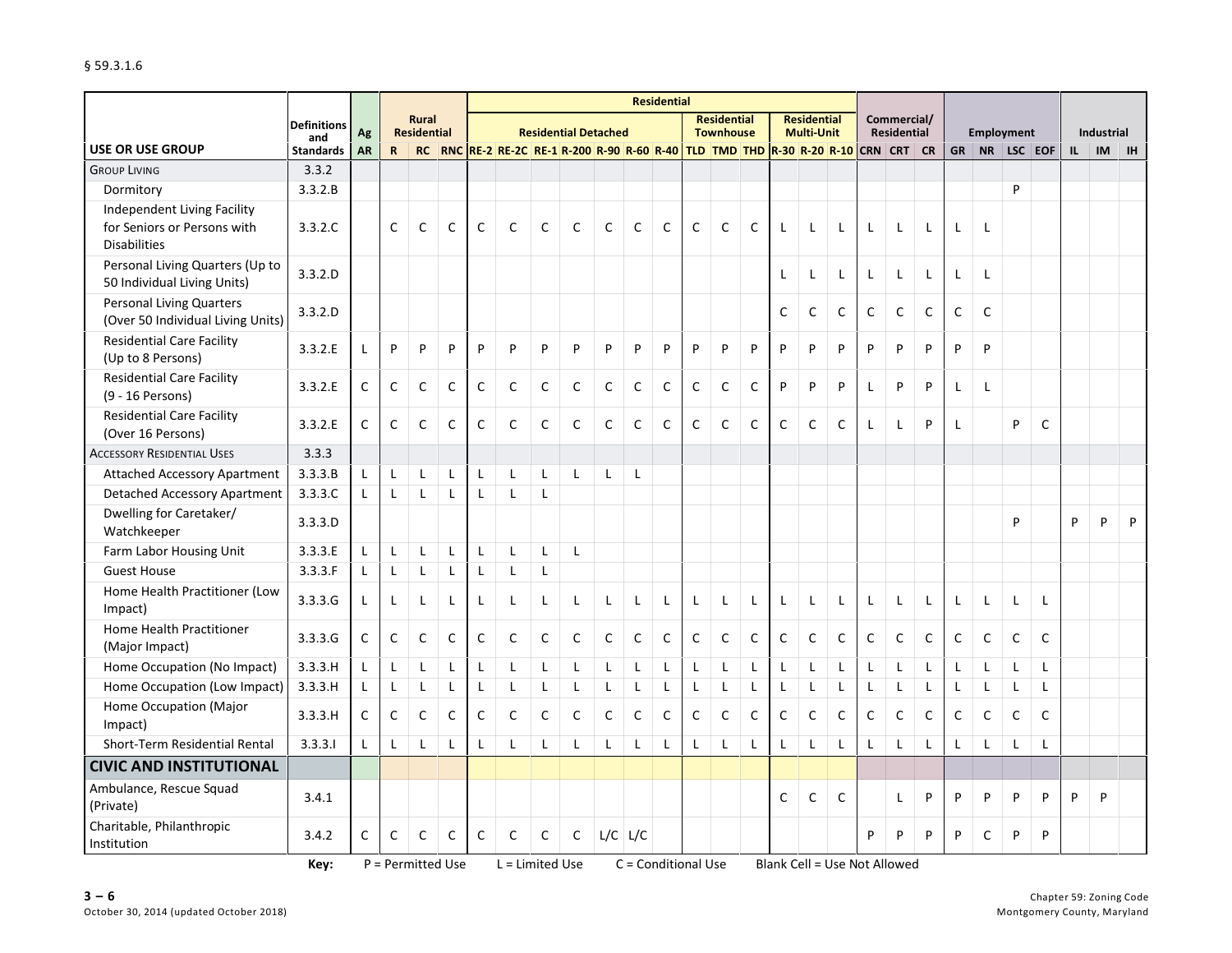|                                          |                         |              |              |                                    |              |              |                                      |              |                             |              |              | <b>Residential</b> |              |                                        |                            |             |                                         |              |              |                                   |              |              |              |                   |             |              |              |              |
|------------------------------------------|-------------------------|--------------|--------------|------------------------------------|--------------|--------------|--------------------------------------|--------------|-----------------------------|--------------|--------------|--------------------|--------------|----------------------------------------|----------------------------|-------------|-----------------------------------------|--------------|--------------|-----------------------------------|--------------|--------------|--------------|-------------------|-------------|--------------|--------------|--------------|
|                                          | <b>Definitions</b>      | Ag           |              | <b>Rural</b><br><b>Residential</b> |              |              |                                      |              | <b>Residential Detached</b> |              |              |                    |              | <b>Residential</b><br><b>Townhouse</b> |                            |             | <b>Residential</b><br><b>Multi-Unit</b> |              |              | Commercial/<br><b>Residential</b> |              |              |              | <b>Employment</b> |             |              | Industrial   |              |
| <b>USE OR USE GROUP</b>                  | and<br><b>Standards</b> | <b>AR</b>    | $\mathbf R$  | <b>RC</b>                          | <b>RNC</b>   |              | RE-2 RE-2C RE-1 R-200 R-90 R-60 R-40 |              |                             |              |              |                    |              |                                        | TLD TMD THD R-30 R-20 R-10 |             |                                         |              | <b>CRN</b>   | <b>CRT</b>                        | <b>CR</b>    | <b>GR</b>    | <b>NR</b>    | LSC EOF           |             | $\mathbf{L}$ | IM           | <b>IH</b>    |
| <b>Cultural Institution</b>              | 3.4.3                   |              |              |                                    |              | P            |                                      | P            | P                           | P            | P            | P                  | P            | P                                      | P                          | P           | P                                       | P            |              | P                                 | P            | P            |              | P                 | P           | P            | P            |              |
| <b>DAY CARE FACILITY</b>                 | 3.4.4                   |              |              |                                    |              |              |                                      |              |                             |              |              |                    |              |                                        |                            |             |                                         |              |              |                                   |              |              |              |                   |             |              |              |              |
| Family Day Care (Up to 8<br>Persons)     | 3.4.4.C                 | P            | P            | P                                  | P            | P            | P                                    | P            | P                           | P            | P            | P                  | P            | P                                      | P                          | P           | P                                       | P            | P            | P                                 | P            | P            | P            | P                 | P           | P            | P            |              |
| Group Day Care (9 - 12 Persons)          | 3.4.4.D                 | L            | L            | L                                  |              | L            | L                                    | L            | Г                           | $\mathsf C$  | $\mathsf C$  | $\mathsf{C}$       | C            | $\mathsf C$                            | $\mathsf C$                | $\mathsf C$ | $\mathsf C$                             | $\mathsf C$  | P            | P                                 | P            | ${\sf P}$    | ${\sf P}$    | P                 | P           | P            | P            |              |
| Day Care Center (13 - 30<br>Persons)     | 3.4.4.E                 | C            | C            | C                                  | C            | C            | $\mathsf{C}$                         | $\mathsf C$  | C                           | C            | $\mathsf{C}$ | $\mathsf{C}$       | C            | C                                      | $\mathsf{C}$               | C           | C                                       | C            | P            | P                                 | P            | P            | P            | P                 | P           | P            | P            |              |
| Day Care Center (Over 30<br>Persons)     | 3.4.4.F                 | C            | C            | C                                  | C            | C            | $\mathsf{C}$                         | $\mathsf C$  | C                           | C            | C            | C                  | C            | C                                      | C                          | C           | C                                       | C            | L            | L                                 | P            | P            | P            | P                 | P           | P            | P            |              |
| <b>Educational Institution (Private)</b> | 3.4.5                   |              | C            | C                                  | C            | $\mathsf{C}$ | $\mathsf{C}$                         | C            | C                           | C            | C            | C                  | C            | C                                      | C                          | C           | C                                       | C            | L            | P                                 | P            | P            | P            | P                 | P           | L            |              |              |
| Hospital                                 | 3.4.6                   |              |              |                                    |              | $\mathsf{C}$ | $\mathsf{C}$                         | $\mathsf{C}$ | C                           | C            | $\mathsf{C}$ | C                  | C            | $\mathsf C$                            | $\mathsf C$                | C           | $\mathsf C$                             | $\mathsf{C}$ |              | $\mathsf{L}$                      | P            | $\mathsf{C}$ |              | P                 | C           | C            | C            |              |
| Playground, Outdoor Area<br>(Private)    | 3.4.7                   |              |              | P                                  | P            | P            | P                                    | P            | P                           | P            | P            | P                  | P            | P                                      | P                          | P           | P                                       | P            | P            | P                                 | P            | P            | P            | P                 | P           |              |              |              |
| Private Club, Service Organization       | 3.4.8                   | $\mathsf{C}$ | $\mathsf{C}$ | $\mathsf{C}$                       | C            | $\mathsf{C}$ |                                      | $\mathsf{C}$ | $\mathsf{C}$                | C            | $\mathsf{C}$ | C                  | $\mathsf{C}$ | C                                      | C                          | C           | $\mathsf C$                             | C            | L            | P                                 | P            | L            |              | P                 |             | L            | $\mathbf{I}$ |              |
| <b>Public Use (Except Utilities)</b>     | 3.4.9                   | P            | P            | P                                  | P            | P            | P                                    | P            | P                           | P            | P            | P                  | P            | P                                      | P                          | P           | P                                       | P            | P            | P                                 | P            | P            | P            | P                 | P           | P            | P            | P            |
| <b>Religious Assembly</b>                | 3.4.10                  |              | P            | P                                  | P            | P            | P                                    | P            | P                           | P            | P            | P                  | P            | P                                      | P                          | P           | P                                       | P            | P            | P                                 | P            | P            | P            | P                 | P           | P            | P            |              |
| Swimming Pool (Community)                | 3.4.11                  |              | $\mathsf C$  | $\mathsf{C}$                       | C            | C            | $\mathsf C$                          | $\mathsf C$  | C                           | C            | C            | C                  | C            | $\mathsf C$                            | $\mathsf C$                | $\mathsf C$ | $\mathsf C$                             | $\mathsf C$  |              |                                   |              | $\mathsf{C}$ |              |                   | C           |              |              |              |
| <b>COMMERCIAL</b>                        |                         |              |              |                                    |              |              |                                      |              |                             |              |              |                    |              |                                        |                            |             |                                         |              |              |                                   |              |              |              |                   |             |              |              |              |
| <b>ANIMAL SERVICES</b>                   | 3.5.1                   |              |              |                                    |              |              |                                      |              |                             |              |              |                    |              |                                        |                            |             |                                         |              |              |                                   |              |              |              |                   |             |              |              |              |
| Animal Boarding and Care                 | 3.5.1.B                 | $\mathsf C$  | $\mathsf C$  | $\mathsf C$                        | $\mathsf C$  | $\mathsf C$  | $\mathsf C$                          | $\mathsf C$  | C                           |              |              |                    |              |                                        |                            |             |                                         |              | $\mathsf C$  | $\mathsf C$                       | $\mathsf C$  | L            | $\mathsf C$  |                   |             |              | L            |              |
| Veterinary Office/Hospital               | 3.5.1.C                 | C            | C            | $\mathsf{C}$                       | C            | $\mathsf{C}$ | $\mathsf{C}$                         | $\mathsf{C}$ | C                           | C            | $\mathsf{C}$ |                    |              |                                        |                            |             |                                         |              | L            | $\mathsf{L}$                      | L            | L            | L            | L                 |             | L            | L            |              |
| <b>COMMUNICATION FACILITY</b>            | 3.5.2                   |              |              |                                    |              |              |                                      |              |                             |              |              |                    |              |                                        |                            |             |                                         |              |              |                                   |              |              |              |                   |             |              |              |              |
| <b>Cable Communications System</b>       | 3.5.2.A                 | C            | $\mathsf C$  | $\mathsf{C}$                       | $\mathsf{C}$ | $\mathsf{C}$ | $\mathsf{C}$                         | $\mathsf{C}$ | $\mathsf C$                 | $\mathsf{C}$ | $\mathsf{C}$ | $\mathsf{C}$       | $\mathsf{C}$ | $\mathsf{C}$                           | $\mathsf C$                | $\mathsf C$ | $\mathsf C$                             | $\mathsf C$  | $\mathsf{C}$ | $\mathsf{C}$                      | $\mathsf C$  | $\mathsf C$  | $\mathsf{C}$ | P                 | $\mathsf C$ | $\mathsf C$  | $\mathsf{C}$ | C            |
| <b>Media Broadcast Tower</b>             | 3.5.2.B                 | C            | C            | $\mathsf{C}$                       |              | $\mathsf{C}$ | C                                    | C            | C                           | C            | C            | C                  |              |                                        |                            | C           | $\mathsf{C}$                            | $\mathsf{C}$ |              |                                   |              | C            |              | L                 | C           | C            | C            | P            |
| <b>Telecommunications Tower</b>          | 3.5.2.C                 | L/C          | L/C          | L/C                                | $\mathsf{C}$ | $\mathsf{C}$ | $\mathsf{C}$                         | $\mathsf{C}$ | $\mathsf{C}$                | $\mathsf{C}$ | $\mathsf{C}$ | $\mathsf{C}$       |              |                                        |                            |             |                                         |              | $\mathsf{L}$ | $\mathsf{L}$                      | $\mathsf{L}$ | L/C          | L/C          | $\mathsf{L}$      | L/C         | $\mathbf{I}$ |              | $\mathbf{I}$ |
| <b>EATING AND DRINKING</b>               | 3.5.3                   |              |              |                                    |              |              |                                      |              |                             |              |              |                    |              |                                        |                            |             |                                         |              |              |                                   |              |              |              |                   |             |              |              |              |
| Country Inn                              | 3.5.3.A                 |              | L/C          | L/C                                |              | L/C          |                                      | L/C          | L/C                         |              |              |                    |              |                                        |                            |             |                                         |              |              |                                   |              |              |              |                   |             |              |              |              |
| Restaurant                               | 3.5.3.B                 |              |              |                                    |              |              |                                      |              |                             |              |              |                    |              |                                        |                            |             |                                         |              | L            | P                                 | P            | P            | P            | P                 | P           |              | L            |              |
| <b>FUNERAL AND INTERMENT SERVICES</b>    | 3.5.4                   |              |              |                                    |              |              |                                      |              |                             |              |              |                    |              |                                        |                            |             |                                         |              |              |                                   |              |              |              |                   |             |              |              |              |
| Cemetery                                 | 3.5.4.A                 | C            | C            | $\mathsf{C}$                       | C            | $\mathsf{C}$ |                                      |              |                             |              |              |                    |              |                                        |                            |             |                                         |              |              |                                   |              |              |              |                   |             |              |              |              |
| Crematory                                | 3.5.4.B                 |              |              |                                    |              |              |                                      |              |                             |              |              |                    |              |                                        |                            |             |                                         |              |              |                                   |              |              |              |                   |             |              |              | $\mathsf{C}$ |
| Funeral Home, Undertaker                 | 3.5.4.C                 | C            |              |                                    |              | $\mathsf{C}$ |                                      | $\mathsf{C}$ | $\mathsf{C}$                | $\mathsf{C}$ |              |                    |              |                                        |                            |             |                                         |              |              | $\mathsf{L}$                      | $\mathsf{L}$ | P            |              |                   | C           |              |              |              |
| Landscape Contractor                     | 3.5.5                   | C            | $\mathsf C$  | $\mathsf C$                        | C            | $\mathsf{C}$ | $\mathsf{C}$                         | $\mathsf{C}$ | $\mathsf{C}$                |              |              |                    |              |                                        |                            |             |                                         |              |              |                                   |              |              |              |                   |             |              | P            |              |

**Key:** P = Permitted Use L = Limited Use C = Conditional Use Blank Cell = Use Not Allowed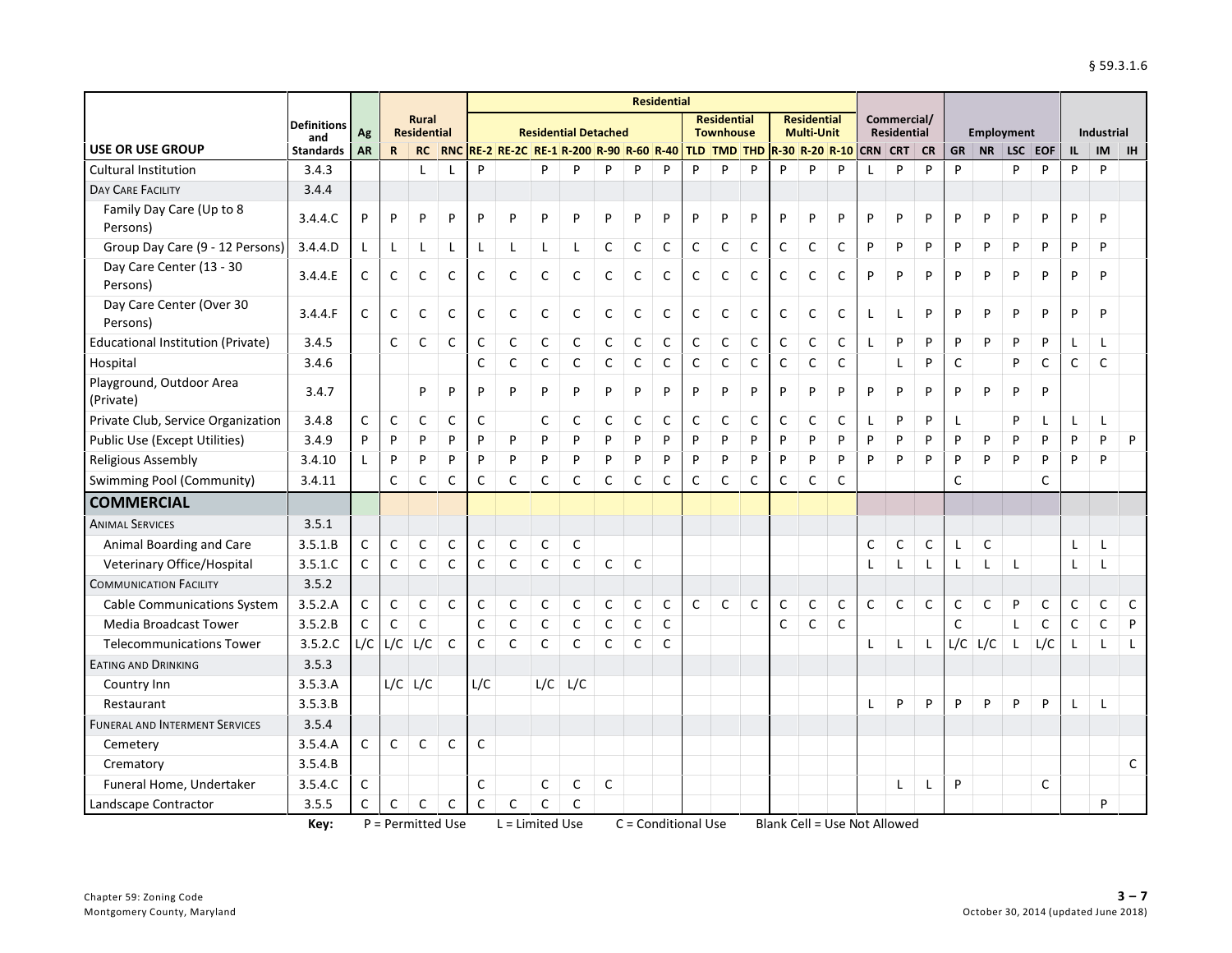|                                                                                            |                           |           |              |                                    |              |              |                                                                             |              |                             |              |              | <b>Residential</b> |             |                                        |             |             |                                         |             |   |                            |           |             |              |              |              |             |              |              |
|--------------------------------------------------------------------------------------------|---------------------------|-----------|--------------|------------------------------------|--------------|--------------|-----------------------------------------------------------------------------|--------------|-----------------------------|--------------|--------------|--------------------|-------------|----------------------------------------|-------------|-------------|-----------------------------------------|-------------|---|----------------------------|-----------|-------------|--------------|--------------|--------------|-------------|--------------|--------------|
|                                                                                            | <b>Definitions</b><br>and | Ag        |              | <b>Rural</b><br><b>Residential</b> |              |              |                                                                             |              | <b>Residential Detached</b> |              |              |                    |             | <b>Residential</b><br><b>Townhouse</b> |             |             | <b>Residential</b><br><b>Multi-Unit</b> |             |   | Commercial/<br>Residential |           |             |              | Employment   |              |             | Industrial   |              |
| <b>USE OR USE GROUP</b>                                                                    | <b>Standards</b>          | <b>AR</b> | $\mathsf{R}$ | <b>RC</b>                          |              |              | RNC RE-2 RE-2C RE-1 R-200 R-90 R-60 R-40 TLD TMD THD R-30 R-20 R-10 CRN CRT |              |                             |              |              |                    |             |                                        |             |             |                                         |             |   |                            | <b>CR</b> | <b>GR</b>   |              | $NR$ LSC EOF |              | IL          | <b>IM</b>    | <b>IH</b>    |
| LODGING                                                                                    | 3.5.6                     |           |              |                                    |              |              |                                                                             |              |                             |              |              |                    |             |                                        |             |             |                                         |             |   |                            |           |             |              |              |              |             |              |              |
| <b>Bed and Breakfast</b>                                                                   | 3.5.6.B                   | L         | $\mathsf{L}$ | L                                  | $\mathbf{I}$ | L            | L                                                                           | $\mathsf{L}$ | L                           | $\mathsf{C}$ | $\mathsf{C}$ |                    |             |                                        |             |             |                                         |             | L | L                          |           | L           | $\mathsf{L}$ |              |              |             |              |              |
| Hotel, Motel                                                                               | 3.5.6                     |           |              |                                    |              |              |                                                                             |              |                             |              |              |                    |             |                                        |             |             |                                         |             |   | P                          | P         | P           |              | P            | P            |             |              |              |
| <b>MEDICAL AND DENTAL</b>                                                                  | 3.5.7                     |           |              |                                    |              |              |                                                                             |              |                             |              |              |                    |             |                                        |             |             |                                         |             |   |                            |           |             |              |              |              |             |              |              |
| Clinic (Up to 4 Medical<br>Practitioners)                                                  | 3.5.7.A                   |           |              |                                    |              |              |                                                                             |              | $\mathsf{C}$                | $\mathsf C$  | $\mathsf C$  |                    |             |                                        |             |             |                                         |             | P | P                          | P         | $\sf P$     | P            | P            | P            | P           | P            |              |
| Clinic (More than 4 Medical<br>Practitioners)                                              | 3.5.7.B                   |           |              |                                    |              |              |                                                                             |              |                             |              |              |                    |             |                                        |             |             |                                         |             | Г | P                          | P         | P           | $\mathsf C$  | P            | P            | P           | P            |              |
| Medical, Dental Laboratory                                                                 | 3.5.7.C                   |           |              |                                    |              |              |                                                                             |              |                             |              |              |                    |             |                                        |             |             |                                         |             |   | P                          | P         | P           |              | P            | P            | P           | P            |              |
| <b>OFFICE AND PROFESSIONAL</b>                                                             | 3.5.8                     |           |              |                                    |              |              |                                                                             |              |                             |              |              |                    |             |                                        |             |             |                                         |             |   |                            |           |             |              |              |              |             |              |              |
| Life Sciences                                                                              | 3.5.8.A                   |           |              |                                    |              |              |                                                                             |              |                             |              |              |                    |             |                                        |             |             |                                         |             |   |                            |           |             |              | P            |              |             |              |              |
| Office                                                                                     | 3.5.8.B                   |           |              |                                    |              |              |                                                                             |              | $\mathsf{C}$                | $\mathsf{C}$ | $\mathsf{C}$ |                    |             |                                        |             |             |                                         |             | P | P                          | P         | P           | P            | $\mathsf{L}$ | P            | L           | $\mathsf{L}$ |              |
| <b>Research and Development</b>                                                            | 3.5.8.C                   |           |              |                                    |              |              |                                                                             |              |                             |              |              |                    |             |                                        |             |             |                                         |             |   | P                          | P         |             |              | P            | L            | P           | P            |              |
| <b>Signature Business</b><br>Headquarters                                                  | 3.5.8.D                   |           |              |                                    |              |              |                                                                             |              |                             |              |              |                    |             |                                        |             |             |                                         |             |   |                            | L         |             |              |              |              |             |              |              |
| PARKING                                                                                    | 3.5.9                     |           |              |                                    |              |              |                                                                             |              |                             |              |              |                    |             |                                        |             |             |                                         |             |   |                            |           |             |              |              |              |             |              |              |
| <b>Structured Parking</b>                                                                  | 3.5.9.B                   |           |              |                                    |              |              |                                                                             |              |                             |              |              |                    |             |                                        |             |             |                                         |             |   | P                          | P         | P           |              | P            | P            | P           | P            |              |
| Surface Parking for Use Allowed<br>in the Zone                                             | 3.5.9.C                   |           |              |                                    |              | $\mathsf{L}$ | L                                                                           | $\mathsf{L}$ | L                           | $\mathsf{L}$ | $\mathbf{I}$ | $\mathsf{L}$       |             |                                        |             |             | L                                       | L           | L | $\mathsf{L}$               | L         | L           | $\mathsf{L}$ | $\mathsf{L}$ | $\mathsf{L}$ | L           | $\mathsf{L}$ | $\mathsf{L}$ |
| <b>Surface Parking for Commercial</b><br>Uses in an Historic District                      | 3.5.9.D                   |           | L            |                                    |              | L            | L                                                                           | $\mathsf{L}$ | L                           |              | C            | C                  |             |                                        |             | C           | C                                       | C           |   |                            |           |             |              |              |              |             |              |              |
| <b>RECREATION AND ENTERTAINMENT</b>                                                        | 3.5.10                    |           |              |                                    |              |              |                                                                             |              |                             |              |              |                    |             |                                        |             |             |                                         |             |   |                            |           |             |              |              |              |             |              |              |
| <b>Adult Entertainment</b>                                                                 | 3.5.10.A                  |           |              |                                    |              |              |                                                                             |              |                             |              |              |                    |             |                                        |             |             |                                         |             |   |                            |           | L           |              |              |              |             | L            | $\mathsf{L}$ |
| Campground                                                                                 | 3.5.10.B                  |           | $\mathsf C$  |                                    |              |              | $\mathsf{C}$                                                                |              |                             |              |              |                    |             |                                        |             |             |                                         |             |   |                            |           |             |              |              |              |             |              |              |
| Conference Center                                                                          | 3.5.10.C                  |           |              |                                    |              |              |                                                                             |              |                             |              |              |                    |             |                                        |             |             |                                         |             |   | P                          | P         |             |              | P            | P            |             | C            |              |
| Golf Course, Country Club                                                                  | 3.5.10.D                  |           | $\mathsf{C}$ | $\mathsf C$                        |              | $\mathsf C$  | $\mathsf C$                                                                 | $\mathsf C$  | $\mathsf C$                 | $\mathsf C$  | $\mathsf C$  | $\mathsf C$        | $\mathsf C$ | $\mathsf{C}$                           | $\mathsf C$ | $\mathsf C$ | $\mathsf C$                             | $\mathsf C$ |   |                            |           | $\mathsf C$ |              |              | $\mathsf C$  |             |              |              |
| <b>Health Clubs and Facilities</b>                                                         | 3.5.10.E                  |           |              |                                    |              |              |                                                                             |              |                             |              |              |                    |             |                                        |             |             |                                         |             | L | P                          | P         | P           | $\mathsf{L}$ | P            | P            | P           | P            |              |
| <b>Recreation and Entertainment</b><br>Facility, Indoor (Capacity up to<br>1,000 Persons)  | 3.5.10.F                  |           | $\mathsf{C}$ |                                    |              |              |                                                                             |              |                             |              |              |                    |             |                                        |             |             |                                         |             | C | L/C                        | P         | P           | $\mathsf C$  | $\mathsf C$  | $\mathsf C$  | P           | P            | C            |
| <b>Recreation and Entertainment</b><br>Facility, Outdoor (Capacity up<br>to 1,000 Persons) | 3.5.10.G                  |           | $\mathsf{C}$ |                                    |              |              | C                                                                           |              | $\mathsf{C}$                |              |              |                    |             |                                        |             |             |                                         |             | C | C                          | P         | $\mathsf C$ | $\mathsf{C}$ | $\mathsf{C}$ |              | $\mathsf C$ | C            | C            |

**Key:** P = Permitted Use L = Limited Use C = Conditional Use Blank Cell = Use Not Allowed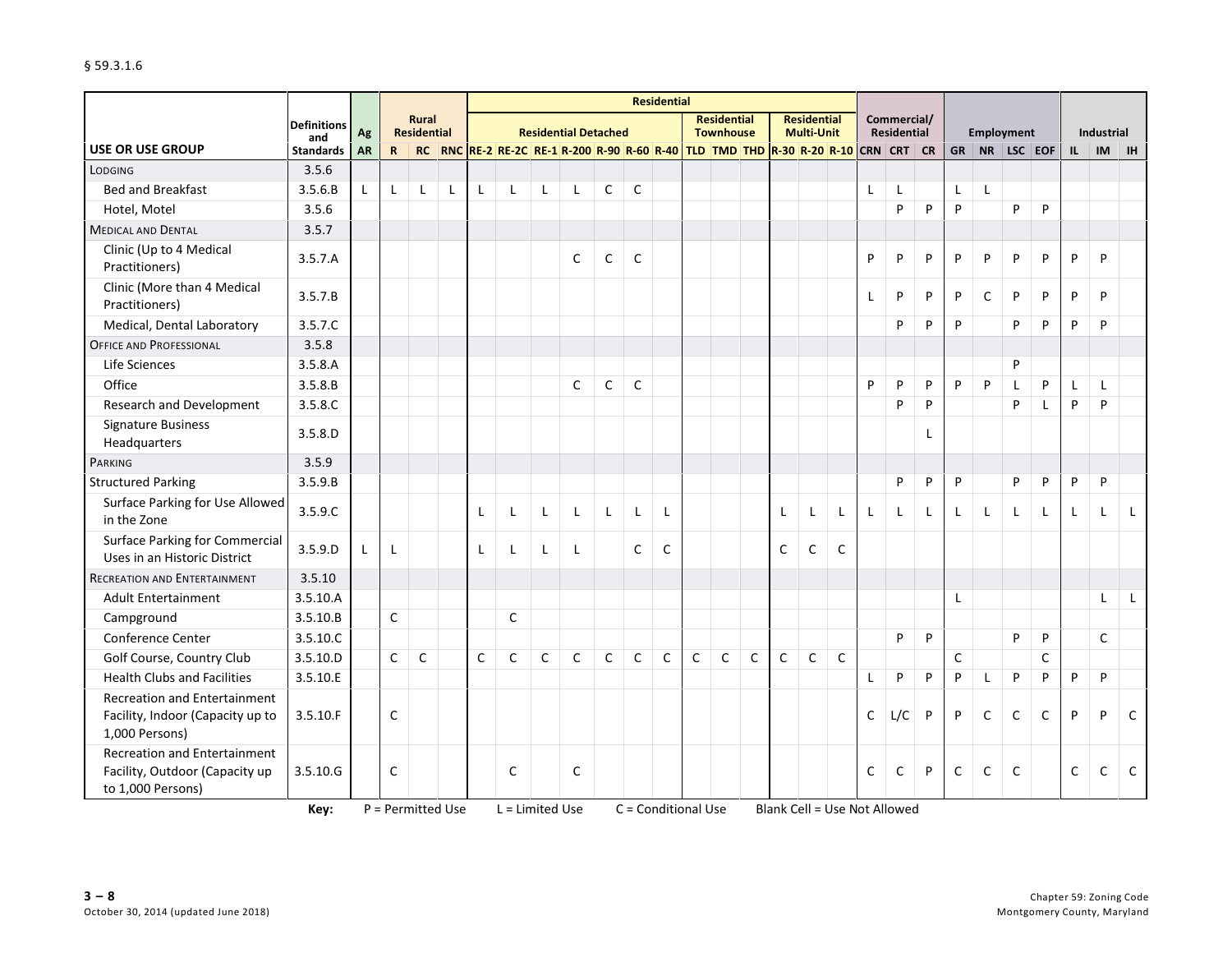|                                                                                         |                         |             |              |                                    |             |             |                                                                                |             |                             |  | <b>Residential</b> |                                        |  |                                         |   |   |                                   |              |              |              |              |              |              |              |              |
|-----------------------------------------------------------------------------------------|-------------------------|-------------|--------------|------------------------------------|-------------|-------------|--------------------------------------------------------------------------------|-------------|-----------------------------|--|--------------------|----------------------------------------|--|-----------------------------------------|---|---|-----------------------------------|--------------|--------------|--------------|--------------|--------------|--------------|--------------|--------------|
|                                                                                         | <b>Definitions</b>      | Ag          |              | <b>Rural</b><br><b>Residential</b> |             |             |                                                                                |             | <b>Residential Detached</b> |  |                    | <b>Residential</b><br><b>Townhouse</b> |  | <b>Residential</b><br><b>Multi-Unit</b> |   |   | Commercial/<br><b>Residential</b> |              |              |              | Employment   |              |              | Industrial   |              |
| <b>USE OR USE GROUP</b>                                                                 | and<br><b>Standards</b> | <b>AR</b>   | $\mathbf{R}$ |                                    |             |             | RC RNC RE-2 RE-2C RE-1 R-200 R-90 R-60 R-40 TLD TMD THD R-30 R-20 R-10 CRN CRT |             |                             |  |                    |                                        |  |                                         |   |   |                                   | <b>CR</b>    | <b>GR</b>    |              | NR LSC EOF   |              | $\mathbf{L}$ | <b>IM</b>    | <b>IH</b>    |
| <b>Recreation and Entertainment</b><br>Facility, Major (Capacity over<br>1,000 Persons) | 3.5.10.H                |             |              |                                    |             |             | $\mathsf{C}$                                                                   |             |                             |  |                    |                                        |  |                                         |   |   | C                                 | P            | $\mathsf C$  | $\mathsf C$  | $\mathsf{C}$ |              | $\mathsf C$  | C            |              |
| Shooting Range (Indoor)                                                                 | 3.5.10.1                |             |              |                                    |             |             |                                                                                |             |                             |  |                    |                                        |  |                                         |   |   |                                   |              | $\mathsf{C}$ |              |              |              | $\mathsf C$  | $\mathsf C$  | C            |
| Shooting Range (Outdoor)                                                                | 3.5.10.J                | C           | $\mathsf C$  | $\mathsf C$                        |             |             |                                                                                |             |                             |  |                    |                                        |  |                                         |   |   |                                   |              |              |              |              |              |              |              |              |
| <b>RETAIL SALES AND SERVICE</b>                                                         | 3.5.11                  |             |              |                                    |             |             |                                                                                |             |                             |  |                    |                                        |  |                                         |   |   |                                   |              |              |              |              |              |              |              |              |
| <b>Combination Retail</b>                                                               | 3.5.11.A                |             |              |                                    |             |             |                                                                                |             |                             |  |                    |                                        |  |                                         |   |   | $\mathsf C$                       | C            | $\mathsf C$  | $\mathsf{C}$ |              |              |              |              |              |
| Retail/Service Establishment<br>(Up to 5,000 SF)                                        | 3.5.11.B                |             |              |                                    |             |             |                                                                                |             |                             |  |                    |                                        |  |                                         | L | P | P                                 | P            | P            | P            | L            | L            | L            | L            | L            |
| Retail/Service Establishment<br>$(5,001 - 15,000$ SF)                                   | 3.5.11.B                |             |              |                                    |             |             |                                                                                |             |                             |  |                    |                                        |  |                                         | L | L | P                                 | P            | P            | P            | L            | L            | L            | L            | $\mathsf{L}$ |
| Retail/Service Establishment<br>$(15,001 - 50,000$ SF)                                  | 3.5.11.B                |             |              |                                    |             |             |                                                                                |             |                             |  |                    |                                        |  |                                         |   | L | P                                 | P            | P            | P            | $\mathsf{L}$ | L            | L            | L            | $\mathsf{L}$ |
| Retail/Service Establishment<br>$(50,001 - 85,000 SF)$                                  | 3.5.11.B                |             |              |                                    |             |             |                                                                                |             |                             |  |                    |                                        |  |                                         |   |   | Г                                 | L            | ${\sf P}$    | P            |              |              | L            | L            | $\mathsf{L}$ |
| Retail/Service Establishment<br>(85,001-120,000 SF)                                     | 3.5.11.B                |             |              |                                    |             |             |                                                                                |             |                             |  |                    |                                        |  |                                         |   |   | Г                                 | L            | L            | $\mathsf{L}$ |              |              | L            | $\mathsf{L}$ | $\mathsf{L}$ |
| Retail/Service Establishment<br>(120,001 SF and Over)                                   | 3.5.11.B                |             |              |                                    |             |             |                                                                                |             |                             |  |                    |                                        |  |                                         |   |   | L                                 | L            | $\mathsf{C}$ | $\mathsf{C}$ |              |              | L            | L            | L            |
| <b>Rural Antique Shop</b>                                                               | 3.5.11.C                | C           | $\mathsf C$  | $\mathsf{C}$                       | $\mathsf C$ | $\mathsf C$ |                                                                                | $\mathsf C$ | $\mathsf{C}$                |  |                    |                                        |  |                                         |   |   |                                   |              |              |              |              |              |              |              |              |
| <b>Rural Country Market</b>                                                             | 3.5.11.D                | $\mathsf C$ | $\mathsf C$  | $\mathsf C$                        | $\mathsf C$ | $\mathsf C$ | $\mathsf C$                                                                    | $\mathsf C$ | C                           |  |                    |                                        |  |                                         |   |   |                                   |              |              |              |              |              |              |              |              |
| <b>VEHICLE/EQUIPMENT SALES AND RENTAL</b>                                               | 3.5.12                  |             |              |                                    |             |             |                                                                                |             |                             |  |                    |                                        |  |                                         |   |   |                                   |              |              |              |              |              |              |              |              |
| Heavy Vehicle Sales and Rental                                                          | 3.5.12.A                |             |              |                                    |             |             |                                                                                |             |                             |  |                    |                                        |  |                                         |   |   |                                   |              | L            |              |              |              |              | P            | P            |
| Light Vehicle Sales and Rental<br>(Indoor)                                              | 3.5.12.B                |             |              |                                    |             |             |                                                                                |             |                             |  |                    |                                        |  |                                         |   |   | L                                 | P            | P            |              |              | L            | P            | P            |              |
| Light Vehicle Sales and Rental<br>(Outdoor)                                             | 3.5.12.C                |             |              |                                    |             |             |                                                                                |             |                             |  |                    |                                        |  |                                         |   |   | L                                 | P            | Г            | $\mathsf{C}$ |              | L            | P            | P            |              |
| <b>VEHICLE SERVICE</b>                                                                  | 3.5.13                  |             |              |                                    |             |             |                                                                                |             |                             |  |                    |                                        |  |                                         |   |   |                                   |              |              |              |              |              |              |              |              |
| Automobile Storage Lot                                                                  | 3.5.13.A                |             |              |                                    |             |             |                                                                                |             |                             |  |                    |                                        |  |                                         |   |   |                                   |              | $\mathsf{C}$ |              |              |              |              |              |              |
| Car Wash                                                                                | 3.5.13.B                |             |              |                                    |             |             |                                                                                |             |                             |  |                    |                                        |  |                                         |   |   | C                                 |              | L            |              |              |              | L            | L            | $\mathsf{L}$ |
| <b>Filling Station</b>                                                                  | 3.5.13.C                |             |              |                                    |             |             |                                                                                |             |                             |  |                    |                                        |  |                                         |   |   | $\mathsf{C}$                      | $\mathsf{C}$ | $\mathsf C$  | $\mathsf{C}$ | $\mathsf C$  | $\mathsf{C}$ | $\mathsf C$  | $\mathsf{C}$ |              |
| Repair (Commercial Vehicle)                                                             | 3.5.13.D                |             |              |                                    |             |             |                                                                                |             |                             |  |                    |                                        |  |                                         |   |   |                                   |              |              |              |              |              | P            | P            | P            |
| Repair (Major)                                                                          | 3.5.13.E                |             |              |                                    |             |             |                                                                                |             |                             |  |                    |                                        |  |                                         |   |   | С                                 | С            | L            |              | C            | L            | P            | P            | P            |
| Repair (Minor)                                                                          | 3.5.13.F                |             |              |                                    |             |             |                                                                                |             |                             |  |                    |                                        |  |                                         |   |   |                                   |              |              | $\mathsf{C}$ | $\mathsf{C}$ | L            | P            | P            | P            |

**Key:** P = Permitted Use L = Limited Use C = Conditional Use Blank Cell = Use Not Allowed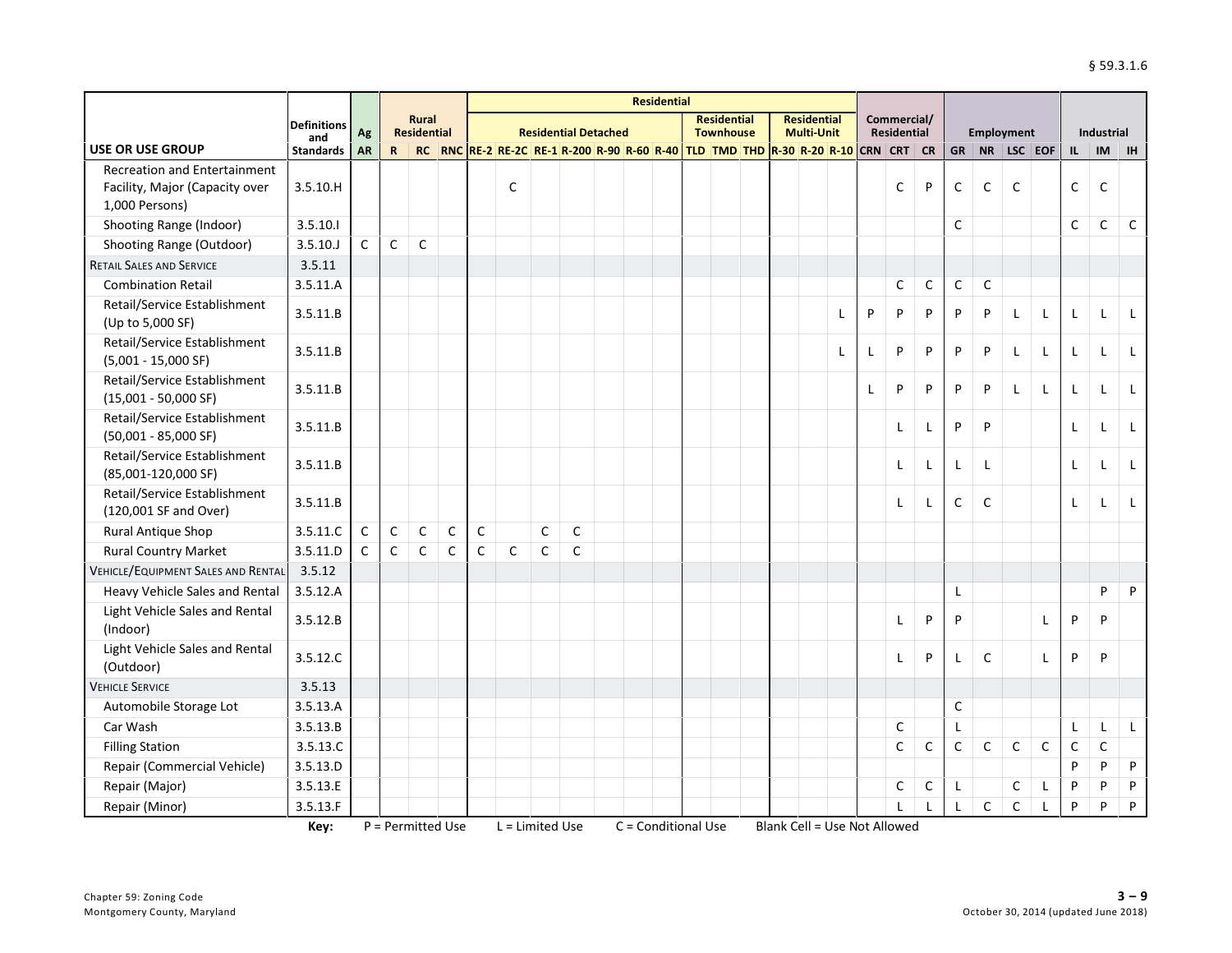|                                                            |                           |              |              |                                    |              |              |                                                                                                    |              |                             |              |                     | <b>Residential</b> |              |                                        |              |              |                                         |                                     |              |                            |              |              |                   |              |              |              |              |              |
|------------------------------------------------------------|---------------------------|--------------|--------------|------------------------------------|--------------|--------------|----------------------------------------------------------------------------------------------------|--------------|-----------------------------|--------------|---------------------|--------------------|--------------|----------------------------------------|--------------|--------------|-----------------------------------------|-------------------------------------|--------------|----------------------------|--------------|--------------|-------------------|--------------|--------------|--------------|--------------|--------------|
|                                                            | <b>Definitions</b><br>and | Ag           |              | <b>Rural</b><br><b>Residential</b> |              |              |                                                                                                    |              | <b>Residential Detached</b> |              |                     |                    |              | <b>Residential</b><br><b>Townhouse</b> |              |              | <b>Residential</b><br><b>Multi-Unit</b> |                                     |              | Commercial/<br>Residential |              |              | <b>Employment</b> |              |              |              | Industrial   |              |
| <b>USE OR USE GROUP</b>                                    | <b>Standards</b>          | <b>AR</b>    | $\mathbf{R}$ |                                    |              |              | RC   RNC   RE-2   RE-2C   RE-1   R-200   R-90   R-60   R-40   TLD   TMD   THD   R-30   R-20   R-10 |              |                             |              |                     |                    |              |                                        |              |              |                                         |                                     |              | CRN CRT                    | <b>CR</b>    | <b>GR</b>    | NR                | $LSC$ EOF    |              | IL.          | <b>IM</b>    | <b>IH</b>    |
| <b>ACCESSORY COMMERCIAL USES</b>                           | 3.5.14                    |              |              |                                    |              |              |                                                                                                    |              |                             |              |                     |                    |              |                                        |              |              |                                         |                                     |              |                            |              |              |                   |              |              |              |              |              |
| <b>Amateur Radio Facility</b><br>(Up to 65 Feet in Height) | 3.5.14.A                  | P            | P            | P                                  | P            | P            | P                                                                                                  | P            | P                           | P            | P                   | P                  | P            | P                                      | P            | P            | P                                       | P                                   | P            | P                          | P            | P            | P                 | P            | P            | P            | P            | P            |
| <b>Amateur Radio Facility</b><br>(Over 65 Feet in Height)  | 3.5.14.B                  | $\mathsf{C}$ | $\mathsf{C}$ | $\mathsf{C}$                       | C            | $\mathsf{C}$ | $\mathsf{C}$                                                                                       | $\mathsf{C}$ | C                           | C            | C                   | C                  | $\mathsf{C}$ | $\mathsf{C}$                           | $\mathsf{C}$ | $\mathsf{C}$ | C                                       | $\mathsf{C}$                        | C            | C                          | $\mathsf C$  | $\mathsf{C}$ | $\mathsf{C}$      | $\mathsf C$  | C            | C            | C            | C            |
| Antenna on Existing Structure                              | 3.5.14.C                  |              | L            | $\mathsf{L}$                       |              | L            | L                                                                                                  | $\mathsf{L}$ | $\mathsf{L}$                | L            | L                   | L                  |              |                                        |              | L            | L                                       | L                                   | L            | L                          | L            | $\mathsf{L}$ | L                 | $\mathsf{L}$ | $\mathsf{L}$ | $\mathbf{I}$ | L            | L            |
| <b>Commercial Kitchen</b>                                  | 3.5.14.D                  |              |              |                                    |              |              |                                                                                                    |              |                             | L            | L                   |                    |              |                                        |              |              |                                         |                                     |              |                            |              |              |                   |              |              |              |              |              |
| Drive-Thru                                                 | 3.5.14.E                  |              |              |                                    |              |              |                                                                                                    |              |                             |              |                     |                    |              |                                        |              |              |                                         |                                     |              | L/C                        | L/C          | L/C          | L/C               |              | L/C          | L/C          | L/C          |              |
| Helistop                                                   | 3.5.14.F                  |              |              |                                    |              |              |                                                                                                    |              |                             |              |                     |                    |              |                                        |              |              |                                         |                                     |              |                            |              | $\mathsf C$  |                   | $\mathsf C$  | $\mathsf C$  | $\mathsf{C}$ | $\mathsf{C}$ | $\mathsf{C}$ |
| Lawn Maintenance Service                                   | 3.5.14.G                  | $\mathsf{L}$ | $\mathbf{I}$ | $\mathbf{I}$                       |              | L            | L                                                                                                  | L            | L                           | $\mathbf{I}$ | L                   | $\mathbf{I}$       | L            | L                                      | L            | L            | L                                       | L                                   | L            | L                          | L            | L            | Г                 | L            | $\mathsf{L}$ |              |              |              |
| Live/Work Unit                                             | 3.5.14.H                  |              |              |                                    |              |              |                                                                                                    |              |                             |              |                     |                    |              |                                        |              |              |                                         |                                     | P            | P                          | P            | P            | P                 | P            | P            |              |              |              |
| <b>TEMPORARY COMMERCIAL USES</b>                           | 3.5.15                    |              |              |                                    |              |              |                                                                                                    |              |                             |              |                     |                    |              |                                        |              |              |                                         |                                     |              |                            |              |              |                   |              |              |              |              |              |
| Construction Administration or<br>Sales Office             | 3.5.15.A                  | L            |              | $\mathbf{I}$                       |              | L            | L                                                                                                  | $\mathsf{L}$ | $\mathbf{I}$                |              | L                   | $\mathbf{I}$       | L            | L                                      | L            | L            | L                                       | $\mathsf{L}$                        | L            | $\mathsf{L}$               | $\mathsf{L}$ | L            | L                 | L            | $\mathsf{L}$ | L            | L            | $\mathsf{L}$ |
| <b>Special Event Parking</b>                               | 3.5.15.B                  |              |              |                                    |              | L            |                                                                                                    |              | Г                           |              |                     |                    |              |                                        |              |              |                                         |                                     |              |                            |              |              |                   |              |              |              |              |              |
| <b>Transitory Use</b>                                      | 3.5.15.C                  |              | $\mathbf{I}$ | $\mathbf{I}$                       | $\mathsf{L}$ | L            | L                                                                                                  | $\mathsf{L}$ | L                           | $\mathbf{I}$ | L                   | $\mathsf{L}$       | $\mathsf{L}$ | L                                      | L            | L            | L                                       | L                                   | $\mathsf{L}$ | $\mathsf{L}$               | $\mathsf{L}$ | $\mathsf{L}$ | $\mathsf{L}$      | $\mathsf{L}$ | $\mathsf{L}$ | L            | L            | $\mathsf{L}$ |
| <b>INDUSTRIAL</b>                                          |                           |              |              |                                    |              |              |                                                                                                    |              |                             |              |                     |                    |              |                                        |              |              |                                         |                                     |              |                            |              |              |                   |              |              |              |              |              |
| <b>Animal Research Facility</b>                            | 3.6.1                     |              |              |                                    |              |              |                                                                                                    |              |                             |              |                     |                    |              |                                        |              |              |                                         |                                     |              |                            |              |              |                   | P            |              |              |              |              |
| Contractor Storage Yard                                    | 3.6.2                     |              |              |                                    |              |              |                                                                                                    |              |                             |              |                     |                    |              |                                        |              |              |                                         |                                     |              |                            |              |              |                   |              |              |              | $\mathsf{L}$ | P            |
| Dry Cleaning Facility<br>(Up to 3,000 SF)                  | 3.6.3.A                   |              |              |                                    |              |              |                                                                                                    |              |                             |              |                     |                    |              |                                        |              |              |                                         |                                     |              | L                          | L            | L            | L                 | L            |              | P            | P            | P            |
| Dry Cleaning Facility<br>(Over 3,000 SF)                   | 3.6.3.B                   |              |              |                                    |              |              |                                                                                                    |              |                             |              |                     |                    |              |                                        |              |              |                                         |                                     |              |                            |              |              |                   |              |              | P            | P            | P            |
| <b>MANUFACTURING AND PRODUCTION</b>                        | 3.6.4                     |              |              |                                    |              |              |                                                                                                    |              |                             |              |                     |                    |              |                                        |              |              |                                         |                                     |              |                            |              |              |                   |              |              |              |              |              |
| Artisan Manufacturing and<br>Production                    | 3.6.4.A                   |              |              |                                    |              |              |                                                                                                    |              |                             |              |                     |                    |              |                                        |              |              |                                         |                                     | P            | P                          | P            |              |                   |              |              | P            | P            |              |
| Heavy Manufacturing and<br>Production                      | 3.6.4.B                   |              |              |                                    |              |              |                                                                                                    |              |                             |              |                     |                    |              |                                        |              |              |                                         |                                     |              |                            |              |              |                   |              |              |              |              | P            |
| Light Manufacturing and<br>Production                      | 3.6.4.C                   |              |              |                                    |              |              |                                                                                                    |              |                             |              |                     |                    |              |                                        |              |              |                                         |                                     | L            | L                          | L            |              |                   |              | L            | P            | P            | P            |
| Medical/Scientific<br>Manufacturing and Production         | 3.6.4.D                   |              |              |                                    |              |              |                                                                                                    |              |                             |              |                     |                    |              |                                        |              |              |                                         |                                     |              | L                          | P            |              |                   | P            | P            | P            | P            |              |
| Mining, Excavation                                         | 3.6.5                     | $\mathsf C$  | $\mathsf{C}$ | $\mathsf{C}$                       |              |              |                                                                                                    |              | L/C                         |              |                     |                    |              |                                        |              |              |                                         |                                     |              |                            |              |              |                   |              |              |              |              | P            |
|                                                            | Key:                      |              |              | P = Permitted Use                  |              |              | L = Limited Use                                                                                    |              |                             |              | C = Conditional Use |                    |              |                                        |              |              |                                         | <b>Blank Cell = Use Not Allowed</b> |              |                            |              |              |                   |              |              |              |              |              |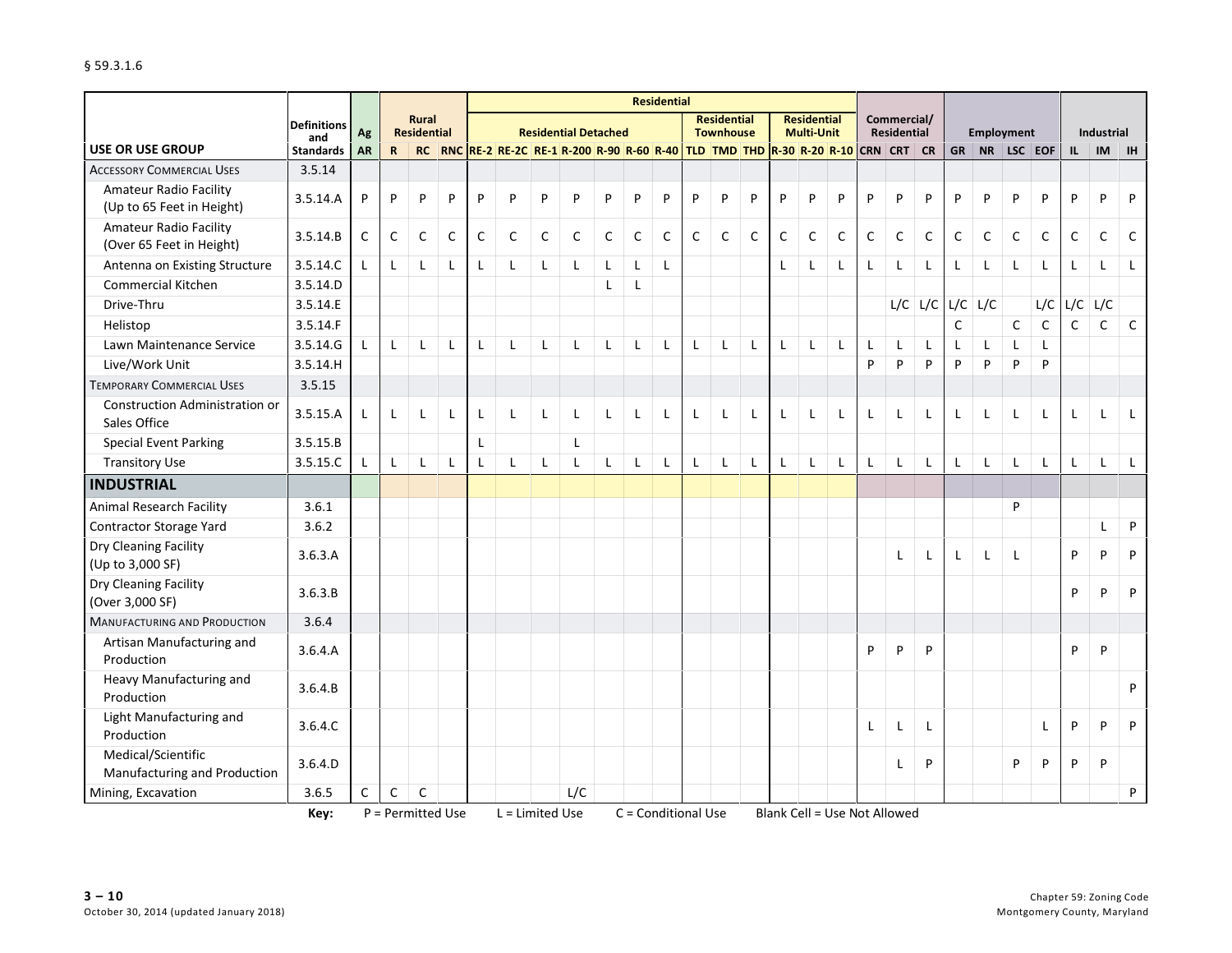|                                               |                         |              |              |                                    |              |              |                                                                             |              |                             |   |              | <b>Residential</b>  |   |                                        |   |              |                                         |             |             |                                   |              |              |   |                   |              |              |                   |              |
|-----------------------------------------------|-------------------------|--------------|--------------|------------------------------------|--------------|--------------|-----------------------------------------------------------------------------|--------------|-----------------------------|---|--------------|---------------------|---|----------------------------------------|---|--------------|-----------------------------------------|-------------|-------------|-----------------------------------|--------------|--------------|---|-------------------|--------------|--------------|-------------------|--------------|
|                                               | <b>Definitions</b>      | Ag           |              | <b>Rural</b><br><b>Residential</b> |              |              |                                                                             |              | <b>Residential Detached</b> |   |              |                     |   | <b>Residential</b><br><b>Townhouse</b> |   |              | <b>Residential</b><br><b>Multi-Unit</b> |             |             | Commercial/<br><b>Residential</b> |              |              |   | <b>Employment</b> |              |              | <b>Industrial</b> |              |
| USE OR USE GROUP                              | and<br><b>Standards</b> | <b>AR</b>    | $\mathbf R$  | RC                                 |              |              | RNC RE-2 RE-2C RE-1 R-200 R-90 R-60 R-40 TLD TMD THD R-30 R-20 R-10 CRN CRT |              |                             |   |              |                     |   |                                        |   |              |                                         |             |             |                                   | <b>CR</b>    | <b>GR</b>    |   | NR   LSC   EOF    |              | IL           | IM                | <b>IH</b>    |
| <b>TRANSPORTATION</b>                         | 3.6.6                   |              |              |                                    |              |              |                                                                             |              |                             |   |              |                     |   |                                        |   |              |                                         |             |             |                                   |              |              |   |                   |              |              |                   |              |
| <b>Bus, Rail Terminal/Station</b>             | 3.6.6.A                 |              |              |                                    |              |              |                                                                             |              |                             |   |              |                     |   |                                        |   |              |                                         |             |             | Г                                 | L            | P            | P | L                 | P            | P            | P                 | P            |
| Helipad, Heliport                             | 3.6.6.B                 |              |              |                                    |              |              |                                                                             |              |                             |   |              |                     |   |                                        |   |              |                                         |             |             |                                   |              | C            |   | C                 | C            | C            | C                 | $\mathsf C$  |
| <b>Railroad Tracks</b>                        | 3.6.6.C                 | P            | P            | P                                  |              | P            |                                                                             | P            | P                           | P | P            | P                   | P | P                                      | P | P            | P                                       | P           | P           | P                                 | P            | P            | P | P                 | P            | P            | P                 | P            |
| Taxi/Limo Facility                            | 3.6.6.D                 |              |              |                                    |              |              |                                                                             |              |                             |   |              |                     |   |                                        |   |              |                                         |             |             | L                                 | L            | P            | P |                   |              | P            | P                 |              |
| <b>UTILITIES</b>                              | 3.6.7                   |              |              |                                    |              |              |                                                                             |              |                             |   |              |                     |   |                                        |   |              |                                         |             |             |                                   |              |              |   |                   |              |              |                   |              |
| Distribution Line (Above<br>Ground)           | 3.6.7.A                 | P            | P            | P                                  | P            | L            | L                                                                           | $\mathsf{L}$ | L                           | L | L            | L                   |   |                                        |   | P            | P                                       | P           |             | L                                 | L            | P            |   | P                 | $\mathbf{I}$ | P            | P                 | P            |
| Distribution Line (Below<br>Ground)           | 3.6.7.B                 | P            | P            | P                                  | P            | P            | P                                                                           | P            | P                           | P | P            | P                   | P | P                                      | P | P            | P                                       | P           | P           | P                                 | P            | P            | P | P                 | P            | P            | P                 | P            |
| Pipeline (Above Ground)                       | 3.6.7.C                 | $\mathsf{C}$ | $\mathsf{C}$ | $\mathsf{C}$                       |              | $\mathsf{C}$ |                                                                             | C            | $\mathsf{C}$                | C | $\mathsf C$  | $\mathsf C$         |   |                                        |   | $\mathsf{C}$ | $\mathsf C$                             | $\mathsf C$ | $\mathsf C$ | $\mathsf C$                       | $\mathsf C$  | P            |   | P                 | P            | $\mathsf{C}$ | P                 | P            |
| Pipeline (Below Ground)                       | 3.6.7.D                 | P            | P            | P                                  | P            | P            | P                                                                           | P            | P                           | P | P            | P                   | P | P                                      | P | P            | P                                       | P           | P           | P                                 | P            | P            | P | P                 | P            | P            | P                 | P            |
| <b>Public Utility Structure</b>               | 3.6.7.E                 | $\mathsf{C}$ | C            | C                                  | C            | C            | C                                                                           | C            | C                           | C | $\mathsf{C}$ | C                   | C | C                                      | C | C            | C                                       | C           | C           | L                                 | $\mathsf{L}$ | $\mathsf{C}$ | C | P                 | C            | C            | C                 | $\mathsf C$  |
| <b>WAREHOUSE</b>                              | 3.6.8                   |              |              |                                    |              |              |                                                                             |              |                             |   |              |                     |   |                                        |   |              |                                         |             |             |                                   |              |              |   |                   |              |              |                   |              |
| Freight Movement                              | 3.6.8.A                 |              |              |                                    |              |              |                                                                             |              |                             |   |              |                     |   |                                        |   |              |                                         |             |             |                                   |              |              |   |                   |              | P            | P                 | P            |
| Hazardous Material Storage                    | 3.6.8.B                 |              |              |                                    |              |              |                                                                             |              |                             |   |              |                     |   |                                        |   |              |                                         |             |             |                                   |              |              |   |                   |              |              |                   |              |
| <b>Mineral Storage</b>                        | 3.6.8.C                 |              |              |                                    |              |              |                                                                             |              |                             |   |              |                     |   |                                        |   |              |                                         |             |             |                                   |              |              |   |                   |              | $\mathbf{I}$ | $\mathbf{I}$      | P            |
| Self-Storage                                  | 3.6.8.D                 |              |              |                                    |              |              |                                                                             |              |                             |   |              |                     |   |                                        |   |              |                                         |             |             | $\mathsf{C}$                      | $\mathsf{L}$ | L            |   |                   |              | P            | P                 |              |
| <b>Storage Facility</b>                       | 3.6.8.E                 |              |              |                                    |              |              |                                                                             |              |                             |   |              |                     |   |                                        |   |              |                                         |             |             | L                                 | L            | L            |   |                   | L            | P            | P                 | P            |
| <b>WASTE-RELATED</b>                          | 3.6.9                   |              |              |                                    |              |              |                                                                             |              |                             |   |              |                     |   |                                        |   |              |                                         |             |             |                                   |              |              |   |                   |              |              |                   |              |
| Landfill, Incinerator, or Transfer<br>Station | 3.6.9.A                 |              |              |                                    |              |              |                                                                             |              |                             |   |              |                     |   |                                        |   |              |                                         |             |             |                                   |              |              |   |                   |              |              |                   | $\mathsf{C}$ |
| Recycling Collection and<br>Processing        | 3.6.9.B                 |              |              |                                    |              |              |                                                                             |              |                             |   |              |                     |   |                                        |   |              |                                         |             |             |                                   |              |              |   |                   |              | L            | L                 | P            |
| <b>MISCELLANEOUS</b>                          |                         |              |              |                                    |              |              |                                                                             |              |                             |   |              |                     |   |                                        |   |              |                                         |             |             |                                   |              |              |   |                   |              |              |                   |              |
| Noncommercial Kennel                          | 3.7.1                   | P            | P            | P                                  | P            | P            | P                                                                           | P            | P                           | L | L            | L                   |   |                                        |   |              |                                         |             |             |                                   |              |              |   |                   |              |              |                   |              |
| Solar Collection System                       | 3.7.2                   | Г            | L            | L                                  | $\mathbf{I}$ | L            | L                                                                           | L            | $\mathbf{I}$                | L | L            | L                   | L | L                                      |   | L            | L                                       | L           | Г           | L                                 | L            | L            | L | L                 | L            | L            | L                 | L            |
| Wildlife, Game Preserve, and                  | 3.7.3                   | P            | P            | P                                  |              |              |                                                                             |              |                             |   |              |                     |   |                                        |   |              |                                         |             |             |                                   |              |              |   |                   |              |              |                   |              |
| <b>Other Conservation Areas</b>               |                         |              |              |                                    |              |              |                                                                             |              |                             |   |              |                     |   |                                        |   |              |                                         |             |             |                                   |              |              |   |                   |              |              |                   |              |
| <b>ACCESSORY MISCELLANEOUS USES</b>           | 3.7.4                   |              |              |                                    |              |              |                                                                             |              |                             |   |              |                     |   |                                        |   |              |                                         |             |             |                                   |              |              |   |                   |              |              |                   |              |
| <b>Accessory Structures</b>                   | 3.7.4.A                 | $\mathsf{L}$ | L            | L                                  | L            | L            | L                                                                           | L            | L                           | L | L            | L                   | P | P                                      | P | P            | P                                       | P           | P           | P                                 | P            | P            | P | P                 | P            | P            | P                 | P            |
| <b>Accessory Use</b>                          | 3.7.4.B                 | P            | P            | P                                  | P            | P            | P                                                                           | P            | P                           | P | P            | P                   | P | P                                      | P | P            | P                                       | P           | P           | P                                 | P            | P            | P | P                 | P            | P            | P                 | P            |
| <b>Security Pavilion</b>                      | 3.7.4.C                 | L            |              |                                    | $\mathbf{I}$ | L            |                                                                             | $\mathsf{L}$ | $\overline{1}$              |   |              |                     |   |                                        |   |              |                                         |             |             |                                   |              |              |   |                   |              |              |                   |              |
|                                               | Key:                    |              |              | P = Permitted Use                  |              |              | $L =$ Limited Use                                                           |              |                             |   |              | C = Conditional Use |   |                                        |   |              | Blank Cell = Use Not Allowed            |             |             |                                   |              |              |   |                   |              |              |                   |              |